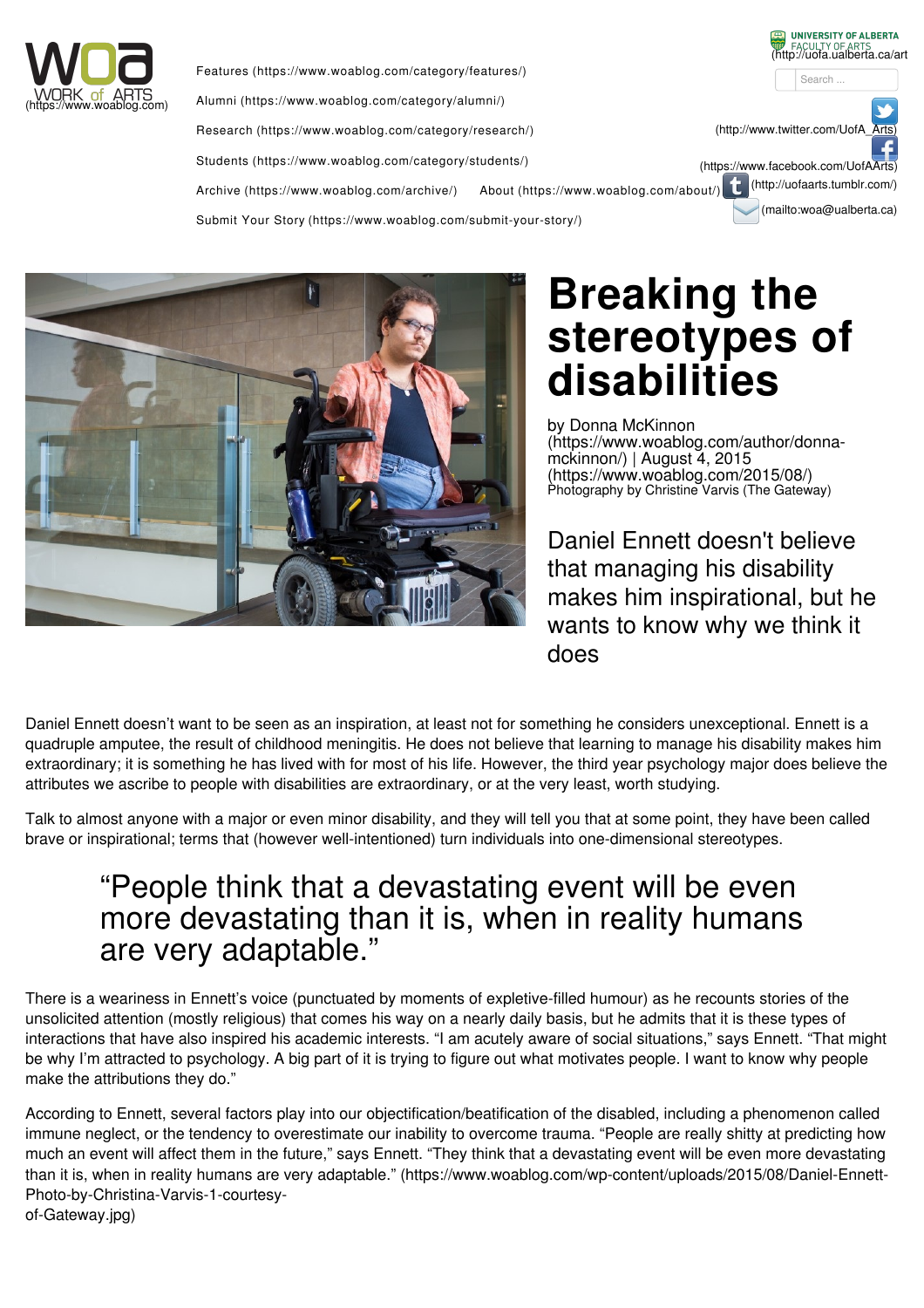Ennett has proven his adaptability throughout his life, but never more dramatically than in his work with Telus Optik's documentary series *Invincible*. Over two seasons, Ennett served as host and frequent participant in the series, which explores the challenges faced by Canadians with disabilities. He credits the show with helping him to fulfill a "bad case of wanderlust," by sending him into the water (sailing, scuba-diving), the rink (curling) and the ski hill, where he was strapped to (and nearly fell out of) a ski lift. Ennett also explored his artistic side at the Nina Haggerty Centre for the Arts — skills he had previously developed as a painter of miniature video game models. Ennett is even thinking about skydiving "if someone," he laughs, "can guarantee me a 75% plus survival rate".



Next year, Ennett will be transferring into the honors program in psychology, and with an eye to grad school, he will be focusing on attributional theory in relation to people with disabilities. One thing he wants to make clear – his interest is in social psychological research, not therapy. "I experience something I call 'instant rapport'," says Ennett. "People see me and think – look at what you've gone through, and then it kind of forms a bond. And then when they find out I'm in psychology, they instantly go, 'oh, you'd make a good psychologist.' But that's actually the Ed Psych department [at the U of A]that runs the clinical psychology program. There's a strong groundwork in the study of disability, and I want to find out how I can add to the dialogue."

Watch episodes of *Invincible* here: http://www.openskypictures.com/#!invincibleseries/c2ge [\(http://www.openskypictures.com/#!invincibleseries/c2ge\)](http://www.openskypictures.com/#!invincibleseries/c2ge)

Nina Haggerty Centre for the Arts: http://www.thenina.ca/ [\(http://www.thenina.ca/\)](http://www.thenina.ca/)

## Related Articles



Meet the Caulfields: A Family of Creatives

[\(https://www.woablog.com/2018/01/meet-](https://www.woablog.com/2018/01/meet-the-caulfields-a-family-of-creatives/)[\(https://www.woablog.com/2017/06/a](https://www.woablog.com/2017/06/a-canada-150-celebration-not-so-fast/)the-caulfields-a-family-of-creatives/) canada-150-celebration-not-so-fast/)

Toggling between the worlds of art, music and science is a Caulfield family predisposition. Printmaker Sean Caulfield has collaborated with… In anticipation of Canada's 150th birthday celebration, WOA has been collecting quotes over the last six months from our interviewees…

Not so fast.

A Canada 150 celebration?



Top Stories of 2017

[\(https://www.woablog.com/2017/12/top](https://www.woablog.com/2017/12/top-stories-of-2017/)stories-of-2017/)

Happy New Year (almost)! 2017 was the year we celebrated Canada's 150th birthday, and in a typically Canadian way: thoughtfully,…

**Filed under:** Features [\(https://www.woablog.com/category/features/\),](https://www.woablog.com/category/features/) Students [\(https://www.woablog.com/category/students/\)](https://www.woablog.com/category/students/)<br>**Tagged with:** Department of Psychology [\(https://www.woablog.com/tag/department-of-psychology/\)](https://www.woablog.com/tag/department-of-psychology/)[,](https://www.woablog.com/tag/immune-neglect/) d